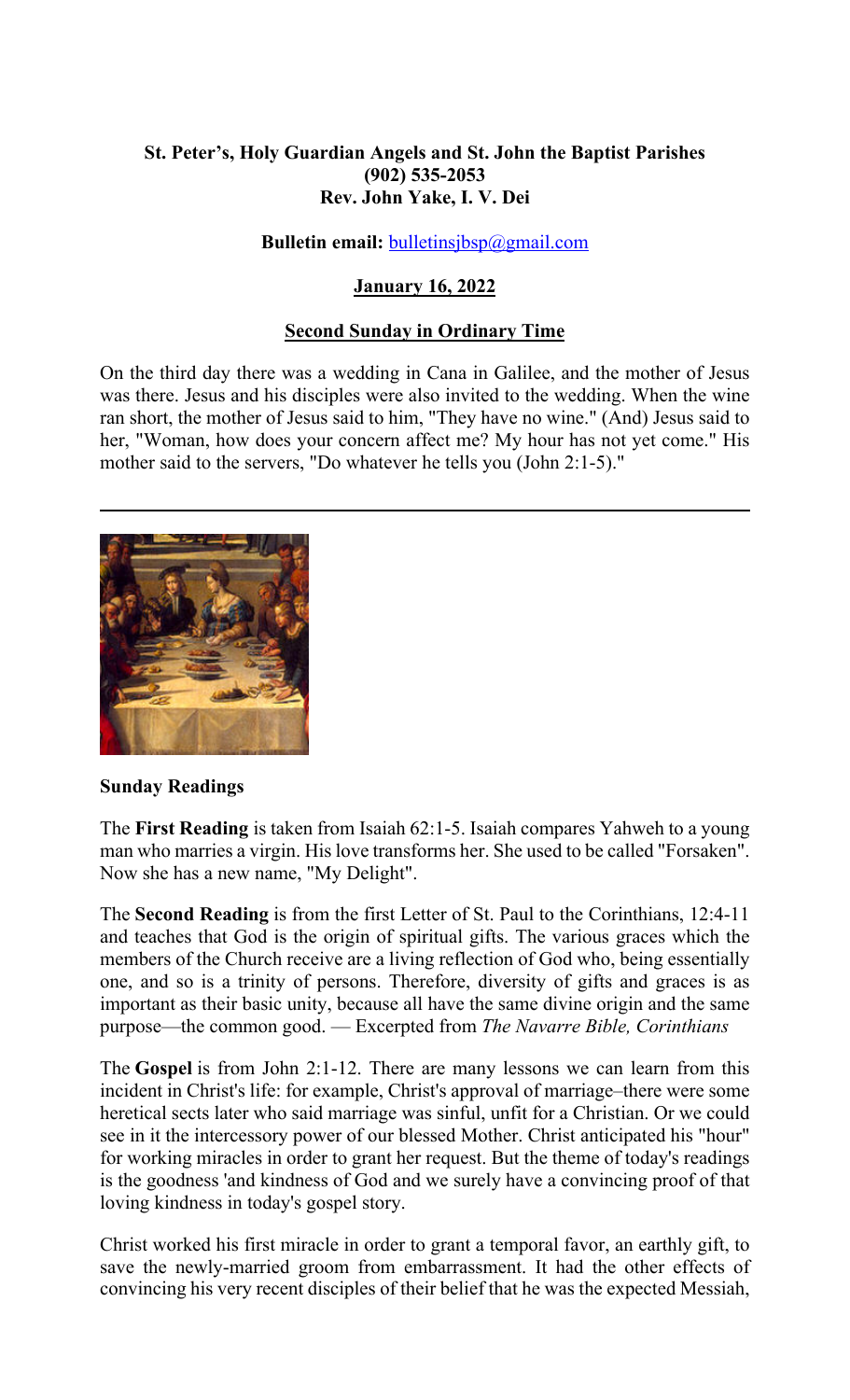and also it convinces all Christians of the efficacy of our Lady's intercession for us, but its primary purpose was to confer a temporal benefit on the groom.

By this kind act he has shown us that he is interested in our earthly affairs also. He became man in order that we could become sons of God, he came on earth so that we could go to heaven, but this miracle at Cana proves that he has a deep interest in our many and varied activities during the course of our journey to heaven.

He told us "ask and you shall receive." That "shall" is very definite, our prayers will be answered, and what we should ask for is not only spiritual gifts, but the temporal aids also which we need. The "shall" applies to them too, as the miracle of Cana proves. We shall get our temporal requests, provided of course that they won't impede us on our journey to heaven. No kind father would give his child a gift that would injure him–God is the kindest of fathers and he sees what will or will not impede or endanger our eternal happiness. We can and should therefore make our temporal needs known to God in our prayers, confident that he will give us what we ask if it is for our real good.

But, someone may object: how often have I asked God for temporal favors I needed so badly, and my prayer was unanswered? Was it unanswered really? Perhaps you did not get the exact thing you asked for but you got something more useful, more necessary, something you never thought of asking for, but the good God saw your need of it. We have a father in heaven who really loves us, and cares for us, let us make our temporal, as well as our spiritual needs, known to him in confident prayer. Our requests will not go unanswered.

-Excerpted from *The Sunday Readings* by Fr. Kevin O'Sullivan, O.F.M.

### **Sacrament of Baptism**

**please call the office: Rev. John Yake, I.V. Dei** 

### **Instructors for baptism:**

Mary Fougere, SJB 902) 535-2699 Rose Pâté, SP (902) 302-7011 Vera Doucette, HGA (902) 785-4018

### **Sacrament of Matrimony**

Please call Fr. Yake six months prior to the wedding date. Call Family Service of Eastern Nova Scotia to register for upcoming courses 902- 849-4772. Ask for Tasia Boucher, thoucher@fsens.ns.ca

### **Weekday Liturgy**

**Tuesday, January 18, 2022 SJB 4:00 PM**

**Wednesday, January 19, 2022 SP 9:00 AM**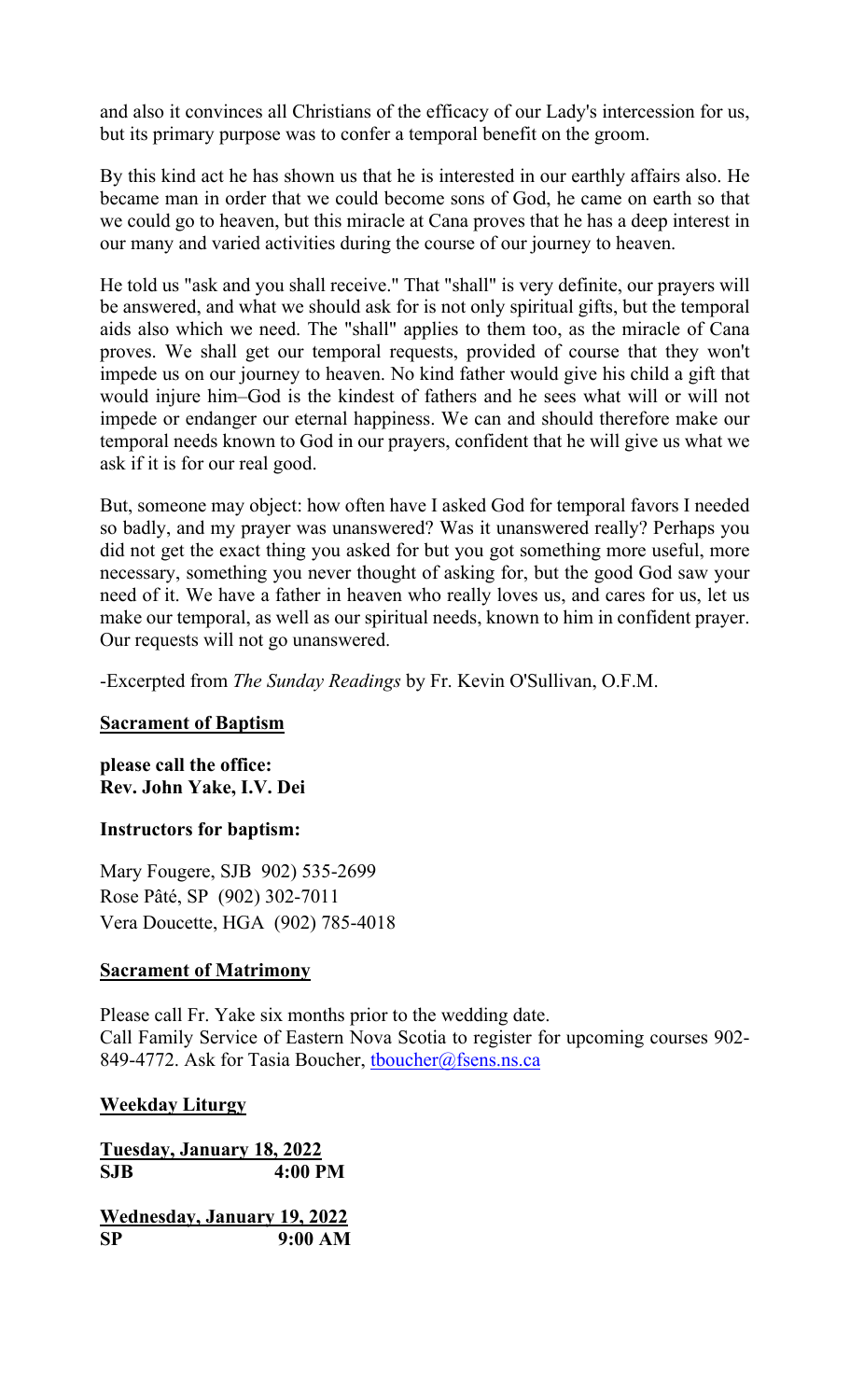**Friday, January 21, 2022 H** $11:00$  AM **+Martell, Peters & Logan Families**

#### **Weekend Liturgy**

| Saturday, January 22 2022 |           |
|---------------------------|-----------|
| <b>SH</b>                 | $4:00$ PM |
| <b>HGA</b>                | 5:30 PM   |
| +Beattie Martell          |           |

| Sunday, January 23, 2022   |          |
|----------------------------|----------|
| <b>SJB</b>                 | 9:00 AM  |
| <b>SP</b>                  | 10:30 AM |
| <i>*Special Intentions</i> |          |

**Please note: Mass intentions should be arranged with Mary at the office, not with Fr. Yake.** 

#### **Receipts**

#### **Holy Guardian Angels January 2nd & January 9th , 2022**

| Envelopes & Loose  | 1,093.00 |
|--------------------|----------|
| Candles            | 14.85    |
| Initial Offering   | 25.00    |
| Christmas Offering | 25.00    |
| Solemnity of Mary  | 10.00    |
|                    |          |

| 1,167.85 |
|----------|
|          |

### **St. Peter's January 1, 2, & 9th , 2022**

| Envelopes & Loose        | \$1,802.00 |
|--------------------------|------------|
| Candles                  | 8.00       |
| <b>Special Offerings</b> | 90.00      |
| Christmas                | 140.00     |
| Initial Offering         | 152.00     |
| Needs of Cdn Church      | 25.00      |
| Missals                  | 5.00       |
| <b>Papal Charities</b>   | 20.00      |
| Parish Dues              | 40.00      |
| New Year's               | 90.00      |
| <b>Total</b>             | \$2,372.00 |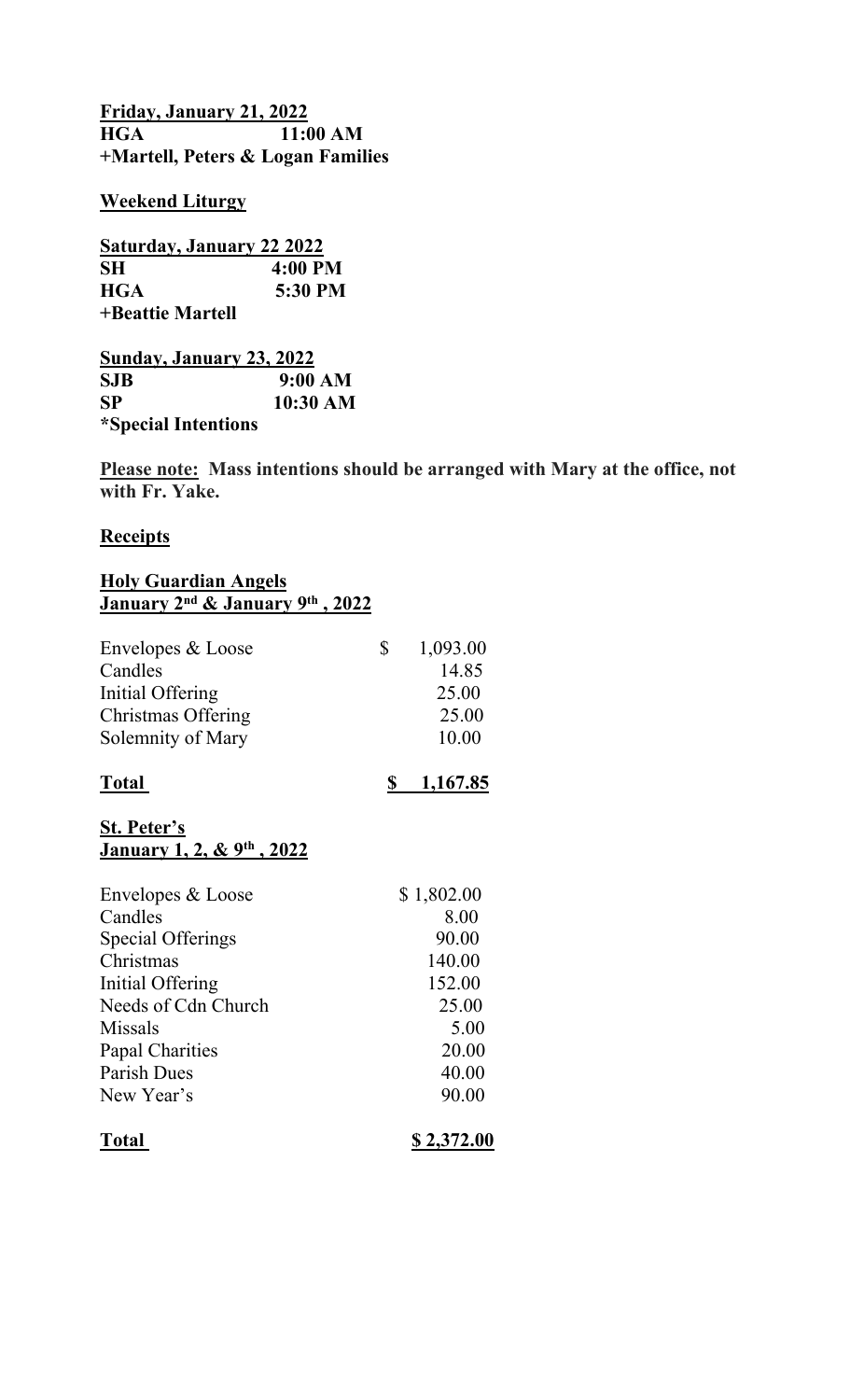**St. John the Baptist January 9, 2022**

| <b>Envelopes &amp; Loose</b> | \$1,027.00 |
|------------------------------|------------|
| <b>Cemetery</b>              | 175.00     |
| <b>Total</b>                 | \$1,202.00 |

# **COMMUNITY EVENTS**

### **Next St. Peter's parish council meeting scheduled for January 17, 2022** is **cancelled** due to recent Covid outbreak in our immediate area.

**SP Memory Tree:** \$2,135.00 was raised. Thank you to all who contributed. A special thank you to Fonda Stone for her help with the decorations and to Doris Carter and her team for their help with the set up and storage of our tree. **St. John The Baptist Memory Tree:** Thank you to all who contributed to our Memory Tree. Proceeds were \$2,760.00

**Knights of Columbus:** 9 days of life novena will we held starting on Jan 19<sup>th</sup> and continuing daily until Jan 27th

 A prayer card can be obtained at [https://www.kofc.org/en/resources/faith-in](https://www.kofc.org/en/resources/faith-in-action-programs/life/novena-for-life/4237-gospel-of-life-prayercard.pdf)[action-programs/life/novena-for-life/4237-gospel-of-life-prayercard.pdf](https://www.kofc.org/en/resources/faith-in-action-programs/life/novena-for-life/4237-gospel-of-life-prayercard.pdf) All parishioners are invited to join us in prayer for this worthy cause.

Thank you Bill Coleman

**From the Catholic Register -**

**'Bubble-zone' law comes into effect** BY [QUINTON AMUNDSON, THE CATHOLIC REGISTER](https://www.catholicregister.org/itemlist/user/8327-quintonamundsonthecatholicregister)

January 12, 2022

Pro-lifers are sounding the alarm about the new "bubble-zone" laws that become active Jan. 16, 30 days since Bill C-3 attained royal assent.

The new law criminalizes individuals who engage "in any conduct with the intent to provoke a state of fear" within a 50-metre exclusion zone outside health facilities. Specifically, these new laws punish individuals who intimidate medical professionals, assistants or people seeking health services or intentionally "obstructs or interferes" with someone's access to a health-care facility.

Breaking these new orders could lead to jail time up to 10 years.

Mary Wagner, 47, has endured many prison stays dating back to 1999 for breaching "bubble-zone" laws in Toronto and Vancouver to counsel women not to terminate their unborn child.

"The passing of Bill C-3 is very deeply distressing," said Wagner. "Our youngest brothers and sisters have absolutely no protection in law, and now the heavy hand of corrupt law would muffle even more their faint cry, threatening to punish severely those who seek to love, protect and advocate for these little ones."

Ontario-based lawyer Phil Horgan, a former president of the Catholic Civil Rights League, told *The Catholic Register* in an email that "wording of the legislation remains open to interpretation," and that invites controversy.

"It will be a challenge for police and for civic officials to determine, beyond a reasonable doubt, what constitutes a 'state of fear' in some observer, or what actions may be understood to 'intentionally obstruct or interfere' access to a health facility,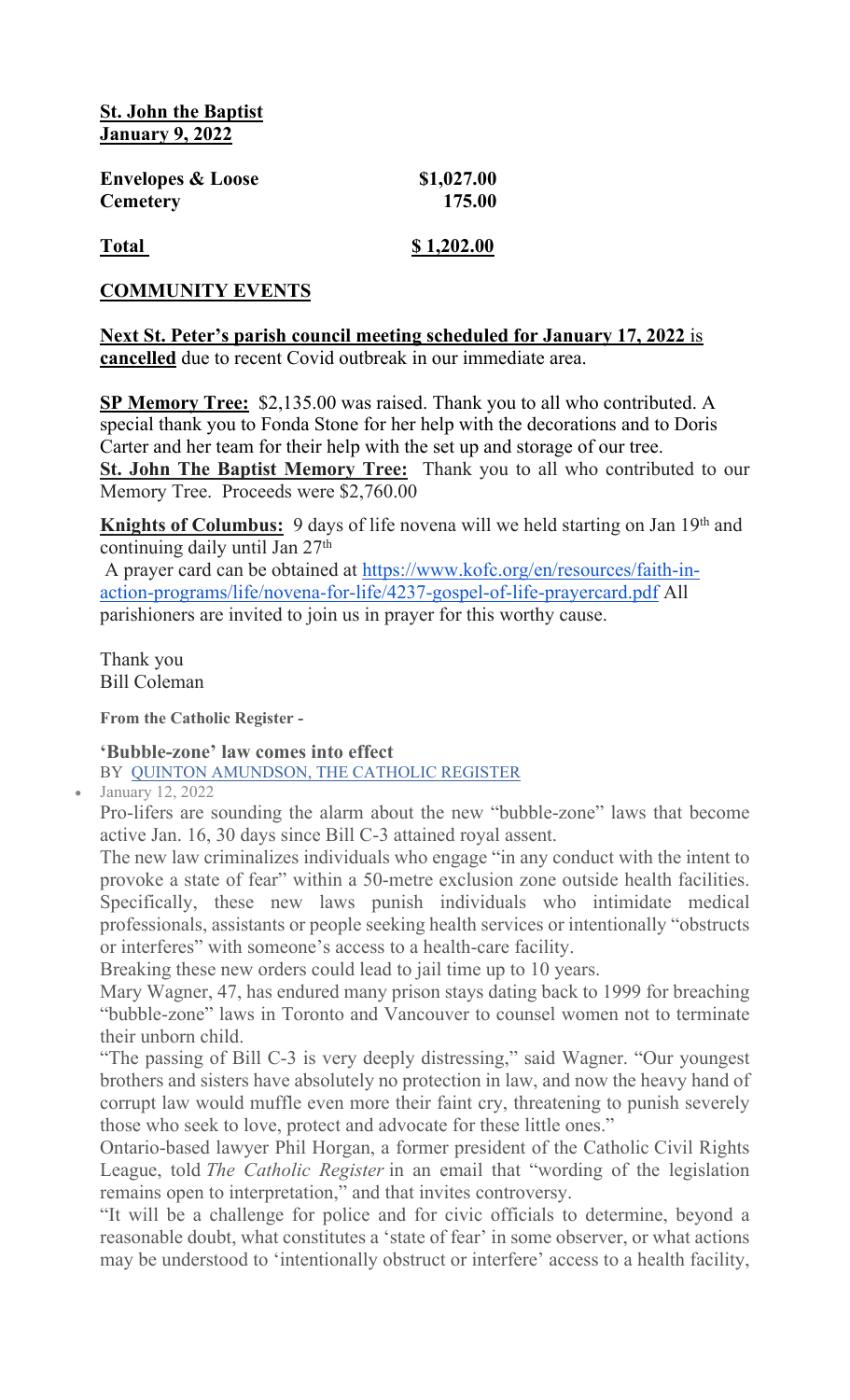or how the defence of 'communicating information' may be defined or applied, given the language which has been adopted," said Horgan.

The legislation, Horgan believes, "could be a reaction to vaccine protests" that have seen anti-vaccination protests targeting hospitals and schools across Canada, but added it may quash "any sort of peaceful protest, such as silent prayer by 40 Days for Life campaigns, or peaceful efforts at counselling or facilitating information."

Horgan represents Fr. Tony Van Hee, an 86-year-old Jesuit priest who has held a silent vigil against abortion for 30 years on Parliament Hill. In October 2018, Van Hee was charged for violating Ontario's controversial 2017 Safe Access to Abortion Services Act near the Morgentaler abortion facility in Ottawa. He is charged under two sections: trying to inform people about abortion services and expressing disapproval within the 50-metre exclusion zone created around abortion facilities. This despite carrying a sign that made no reference to abortion. Rather, the sign he carried condemned the erosion of free speech.

Horgan argues the charges violate the Canadian Charter of Rights and Freedoms. Court filings indicate he "never mentioned or referred to abortion services or related issues," and "did not provide information related to abortion or perform or attempt to perform an act of disapproval concerning abortion."

Van Hee's team also seeks a declaration that the act oversteps the mark as criminal matters are federal jurisdiction. Horgan wrote that Bill C-3 points to this issue.

"This newly enacted amendment to the Criminal Code seems to address that existing provincial laws, which carry similar penalties, have in fact crossed into the federal sphere, which makes such provincial legislation highly suspect," he said.

While Horgan evaluates how Bill C-3 works into the Van Hee case, Wagner said she will seek to move the pro-life fight forward despite new legislation in the path.

"The passing of this bill should spur us on to increase our faith, hope and love," she said. "We cannot permit bad laws to determine our actions and goals; as people blessed with the gift of faith, we have to keep our eyes on the one true prize, who can always be found looking to be loved and to love in the poor our world rejects."

### **BREAKING DOWN WALLS: YOUNG PEOPLE, FAITH, AND MENTAL HEALTH**

Young people from all around Atlantic Canada are invited to join a special Facebook Live Event addressing issues around young people and their mental health on **Wednesday, January 26th at 7:00 pm (AST)**. Special guests for this **Bell Let's Talk** event will include Bishop Wayne Kirkpatrick, Bishop of Antigonish; Joe Townsend, Community CARES Youth Outreach (Sydney Mines); Paige Cox, Author of "The Berlin Project: Breaking Down Walls," and John Ratchford, Faith Witness. Anyone can join the session through the website for the Diocese of Antigonish [\(www.antigonishdiocese.com/\)](https://www.antigonishdiocese.com/) or their Facebook Page ([http://www.facebook.com/antigonishdioces](http://www.facebook.com/antigonishdiocese)e). This event is a collaborative effort, hosted by the Diocese of Antigonish and sponsored by the Atlantic Association of Catholic Youth Ministers. For more information, please contact (*Diocesan Youth Coordinator, Norma Blinkhorn*) at 902 202 2972 or email [norma@dioceseofantigonish.ca](mailto:norma@dioceseofantigonish.ca).

### **January 18-25**

**Week of Prayer for Christian Unity** "We saw the star in the East and we came to worship him" (Mt 2:2) is the theme for this year's event, which invites Christians around the world into eight days of prayer and celebration. For details and resources: [https://www.weekofprayer.ca/](https://antigonishdiocese.us11.list-manage.com/track/click?u=46108c95b96680ff598b4aa1d&id=53bd48df5a&e=60939d450d)